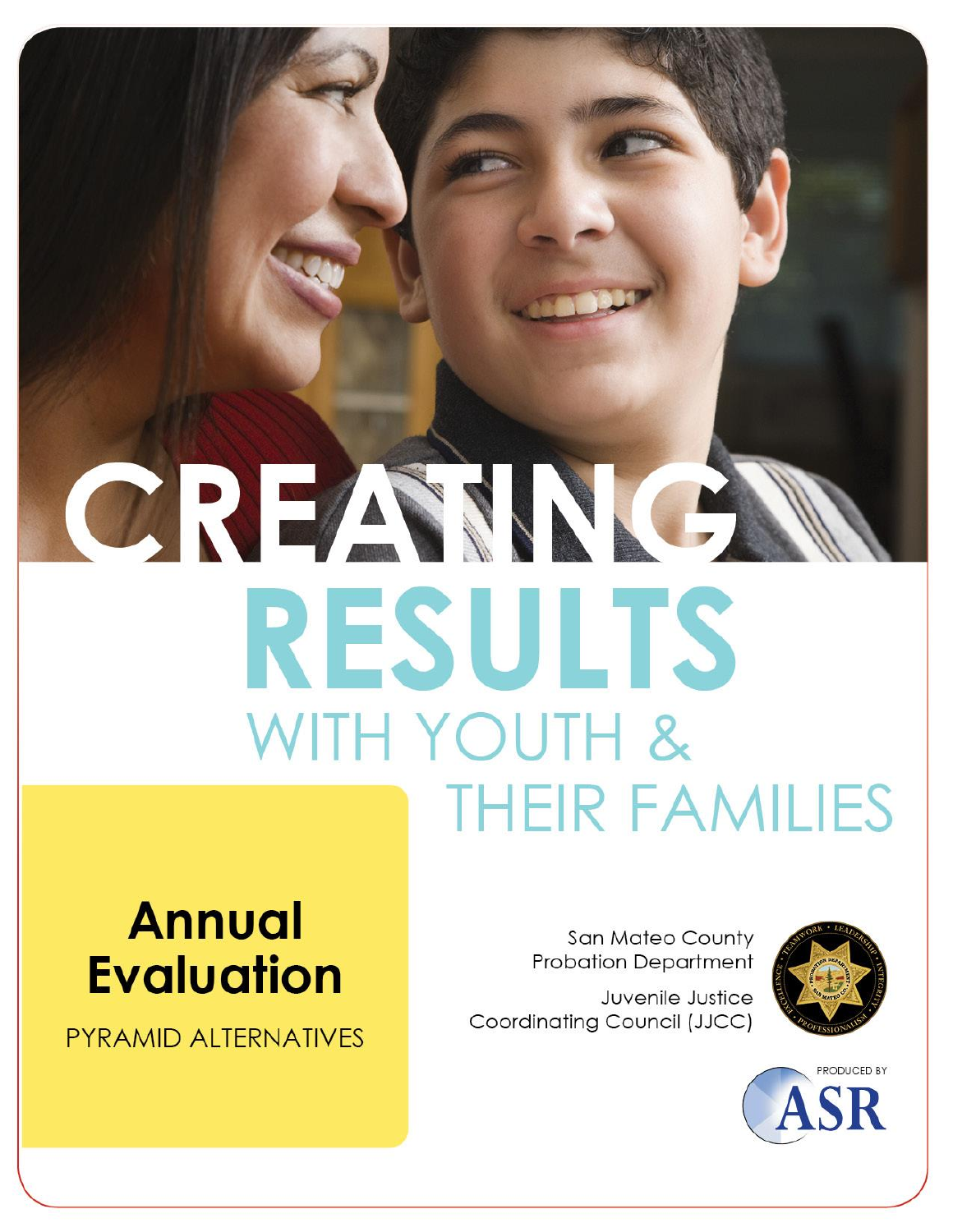## **TABLE OF CONTENTS**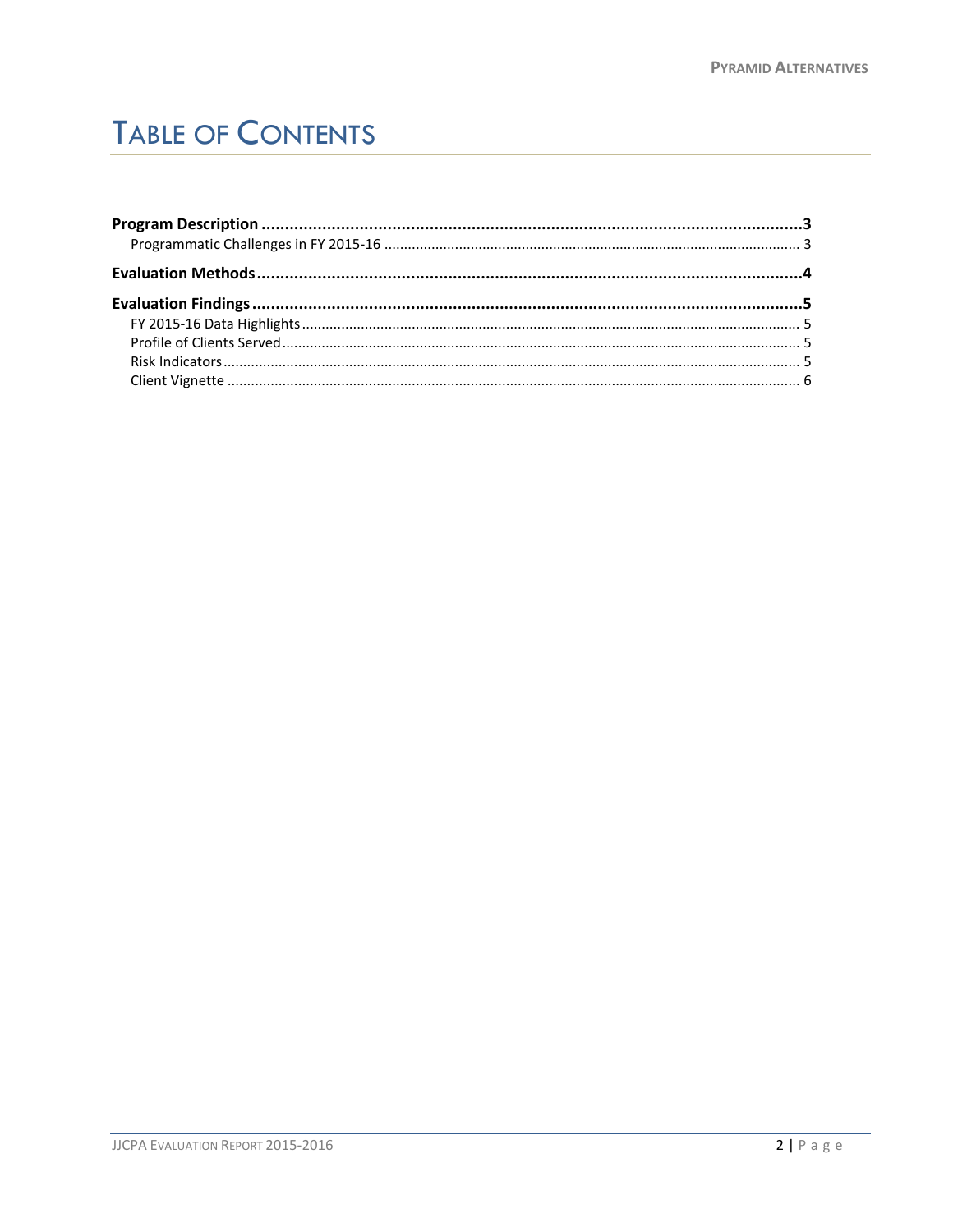## <span id="page-2-0"></span>PROGRAM DESCRIPTION

Pyramid Alternative's Strengthen Our Youth (SOY) program serves the needs of at-risk students and families at four school sites in Daly City, South San Francisco, and Half Moon Bay. SOY is an early intervention program designed to increase developmental assets, school engagement, and family functioning. The SOY program has three main components: substance use prevention, topic specific group therapy, and parent education. In September and October, SOY counselors facilitated classroom presentations on substance use and prevention as a part of the 6th, 7th or 9th grade health curriculum.

Once these classroom presentations were completed, SOY counselors began their topic specific groups; the topics varied by school site depending upon the needs of each school. SOY's Spanish language parenting group, located in South San Francisco, focused on topics related to child and adolescent development. This year the SOY Program began their first English speaking parenting group, located in Daly City. In addition to the main components of the program, SOY staff also provided individual and family counseling, brief crisis intervention, and case management.

#### <span id="page-2-1"></span>Programmatic Challenges in FY 2015-16

Program staff indicated that the challenges in 2015-2016 include that four out of the five staff were new to the program, meaning that learning the programmatic requirements took longer than expected. Other programmatic challenges included implementing the CANS and JAIS assessment tools, starting with certifying a super-trainer to getting the staff certified.

Many of the schools that receive services through the SOY Program were going through administrative transition which made it more difficult for program staff to receive referrals and begin providing group/individual services earlier in the school year. Another challenge that was experienced throughout the years is parent engagement and involvement in services has been low to minimal, making it difficult to implement services and preserve the quality service.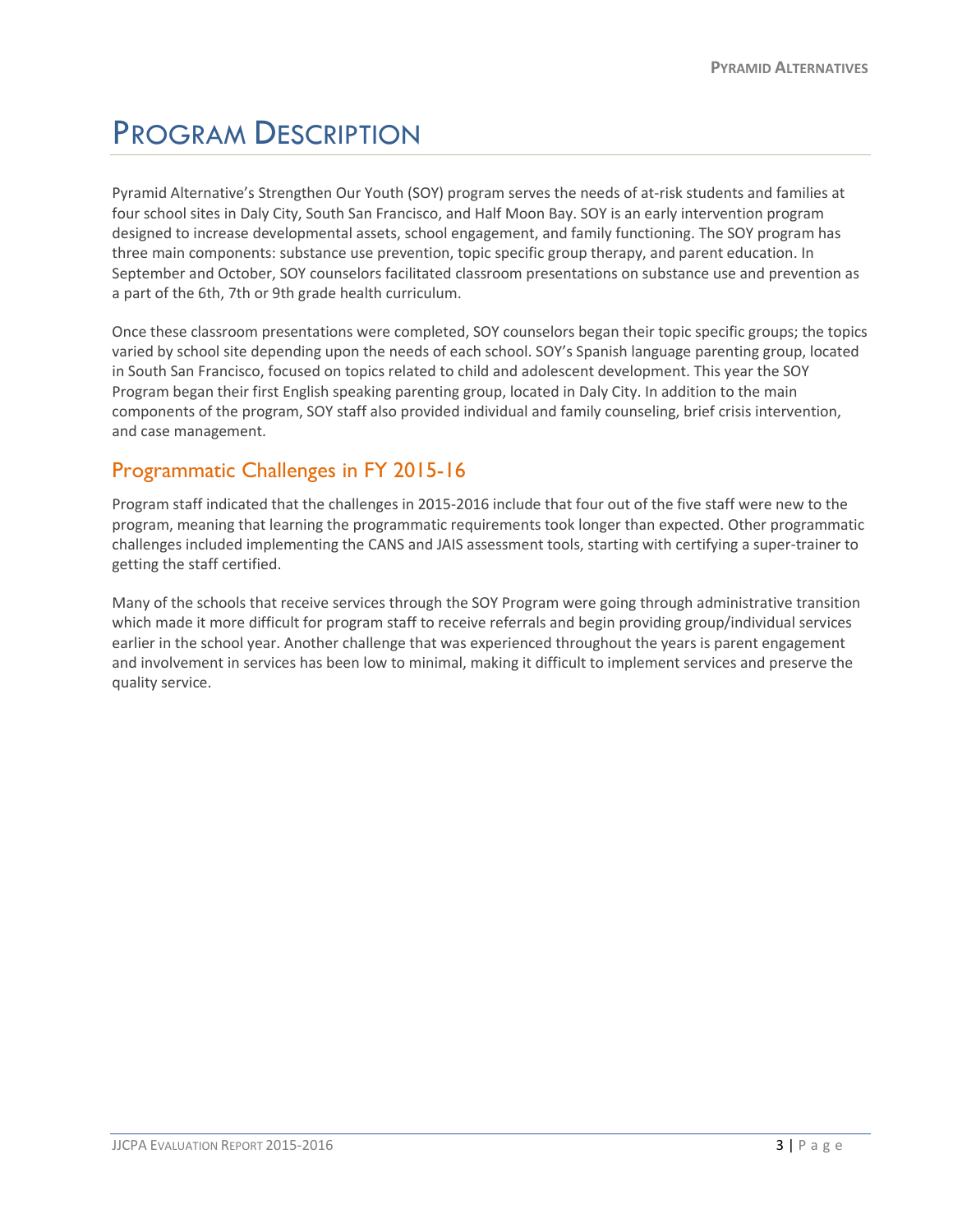## <span id="page-3-0"></span>EVALUATION METHODS

Programs funded by San Mateo County Juvenile Probation (SMCJP) monitor their programs and report client, service and outcome data to the department and its evaluator, Applied Survey Research (ASR). The methods and tools used to collect this data are described below:

*Clients and Services*—Grantee programs collected and entered demographic (e.g., gender, race/ethnicity) and service data (e.g., types and hours of service) for individual clients and entered these in their own data systems prior to transferring the data to ASR for analysis.

*Risk Factors***—**In FY 2015-16, SMCJP implemented two new measures of client risk level, the pre-JAIS and the CANS. Funded programs were asked to complete these measures with existing clients beginning January 2016 and at intake with all new clients subsequently.

- The **Juvenile Assessment and Intervention System** (JAIS) is a risk, strength and needs assessment designed to assist workers to effectively and efficiently supervise youth, both in institutional settings and in the community. It is reliable and has been validated across ethnic and gender groups. The JAIS consists of a brief prescreen assessment (**pre-JAIS**) in addition to full assessment and reassessment components; SMCJP has elected to administer the pre-JAIS to provide an initial indicator of recidivism risk. The pre-JAIS consists of 8 (girls) or 10 (boys) items and yields an overall risk level of low, moderate, or high.
- The **Child Adolescent Needs and Strengths** (CANS) survey is a multi-purpose tool developed for children's services to support decision-making including level of care and service planning, to facilitate quality improvement initiatives, and to allow for the monitoring of outcomes of services. The CANS consists of multiple items scored on a 4-point scale (0 to 3, with a score of 2 or 3 indicating an actionable need) and grouped into stand-alone modules—e.g., Risk Behaviors, Strengths, Behavioral/Emotional Needs, Trauma. Each grantee completed a different set of CANS modules according to the specific fit with their programs and clientele.

*Outcomes*—In FY 2015-16, SMCJP intended to assess change over time using CANS follow-up data at the conclusion of services. Because the CANS is recommended to be administered at 6-month intervals and with low response rates due to the post-January start, ASR was not able to analyze CANS post-test data for FY 2015-16.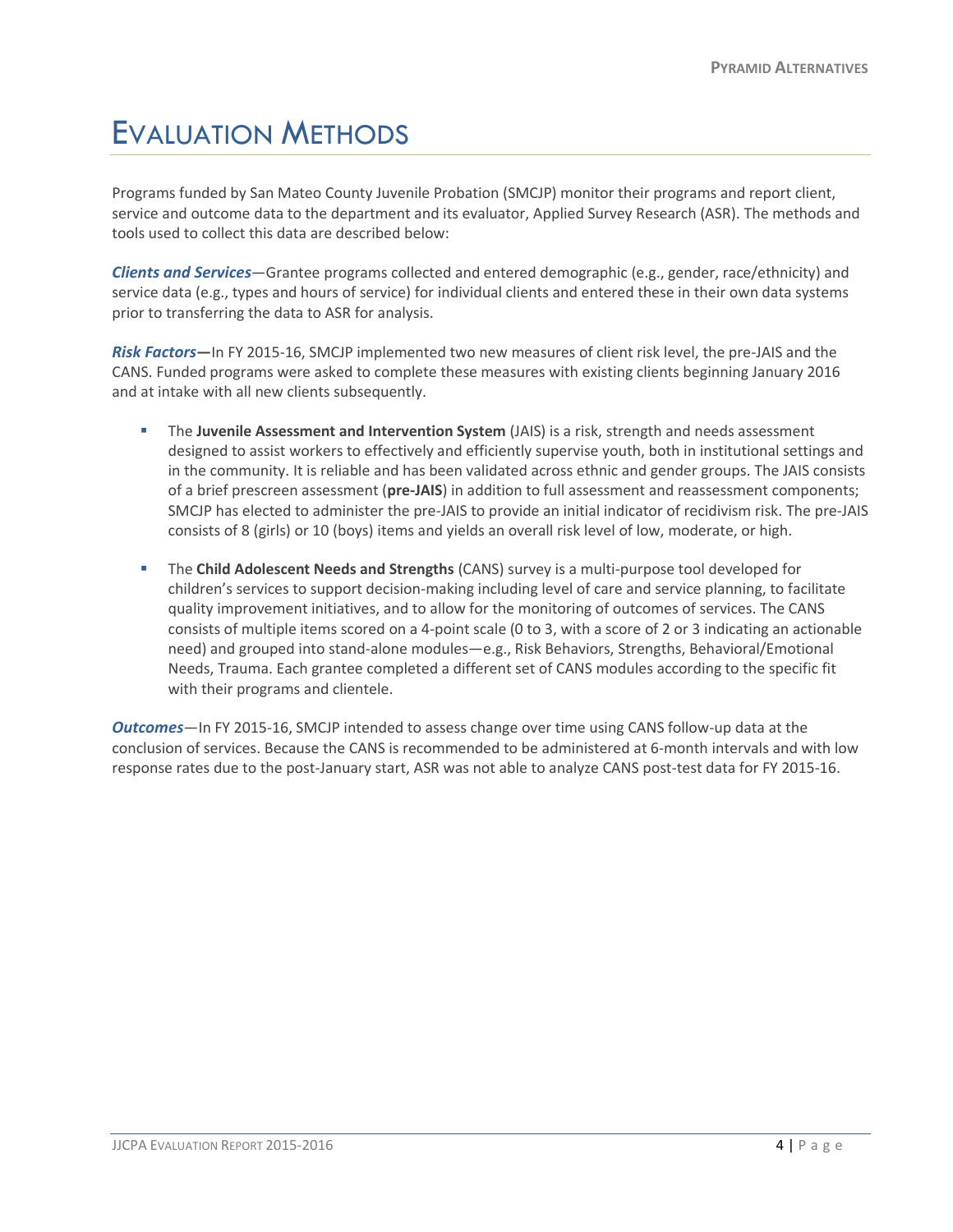## <span id="page-4-0"></span>EVALUATION FINDINGS

### <span id="page-4-1"></span>FY 2015-16 Data Highlights

- The number of clients served (+21%) and average hours of service (+29%) both increased compared to FY 2014-15
- Participants had low risk on measures related to justice involvement and behaviors—pre-JAIS and CANS Youth Risk Behaviors module—but had high needs related to developing internal assets and general functioning—CANS Youth Strengths and Life Functioning modules

#### <span id="page-4-2"></span>Profile of Clients Served

This year Pyramid Alternatives served 224 youth, all of whom had demographic data (see Table 1). A majority of participants were female (64%) and identified predominantly as Latino (37%), followed by Unknown (31%), Filipino/Pacific Islander (11%) and White/Caucasian (9%). The average age of clients was 14.7. Participants received an average of 12.4 hours of services—predominantly individual counseling (26% of hours), case management (26%), assessment (22%), and group counseling (16%).

| <b>Metric</b>                                                                                             | <b>FY 11-12</b>                          | <b>FY 12-13</b> | <b>FY 13-14</b> | <b>FY 14-15</b> | <b>FY 15-16</b> |  |
|-----------------------------------------------------------------------------------------------------------|------------------------------------------|-----------------|-----------------|-----------------|-----------------|--|
| <b>Clients &amp; Services</b>                                                                             |                                          |                 |                 |                 |                 |  |
| Number of clients served                                                                                  | 249                                      | 298             | 209             | 185             | 224             |  |
| Average number of hours of service                                                                        | 11.2                                     | 9.7             | 11.0            | 9.6             | 12.4            |  |
| Average time in the program (months)                                                                      | 4                                        | $\overline{4}$  | 4               | 6               | 4.8             |  |
| <b>Risk Indicators</b>                                                                                    |                                          |                 |                 |                 |                 |  |
| <b>Pre-JAIS Risk Level<sup>a</sup></b>                                                                    |                                          |                 |                 |                 |                 |  |
| Low                                                                                                       |                                          |                 |                 | 98%             |                 |  |
| Moderate                                                                                                  |                                          |                 |                 | 2%              |                 |  |
| High                                                                                                      |                                          |                 |                 | 0%              |                 |  |
| CANS Items <sup>b</sup>                                                                                   | Data not collected in prior fiscal years |                 |                 |                 |                 |  |
| Clients with 3 or more actionable needs                                                                   | 95%<br>8.9<br>14%                        |                 |                 |                 |                 |  |
| Number of actionable needs per client                                                                     |                                          |                 |                 |                 |                 |  |
| Percent of items with actionable needs                                                                    |                                          |                 |                 |                 |                 |  |
| $a$ n = 84 clients with complete pre-JAIS data. $b$ n = 83 clients with data on a total of 65 CANS items. |                                          |                 |                 |                 |                 |  |

#### Table 1. **Client Demographics, FY 2015-16**

#### <span id="page-4-3"></span>Risk Indicators

In FY 2015-16, Acknowledge Alliance served clients across the risk spectrum. Participants assessed with the pre-JAIS were almost universally Low risk (98%).

On the CANS assessment, 95% of respondents had actionable needs on 3 or more items and the average number of actionable needs per clients was 8.9, slightly less than the average across all funded programs (9.5).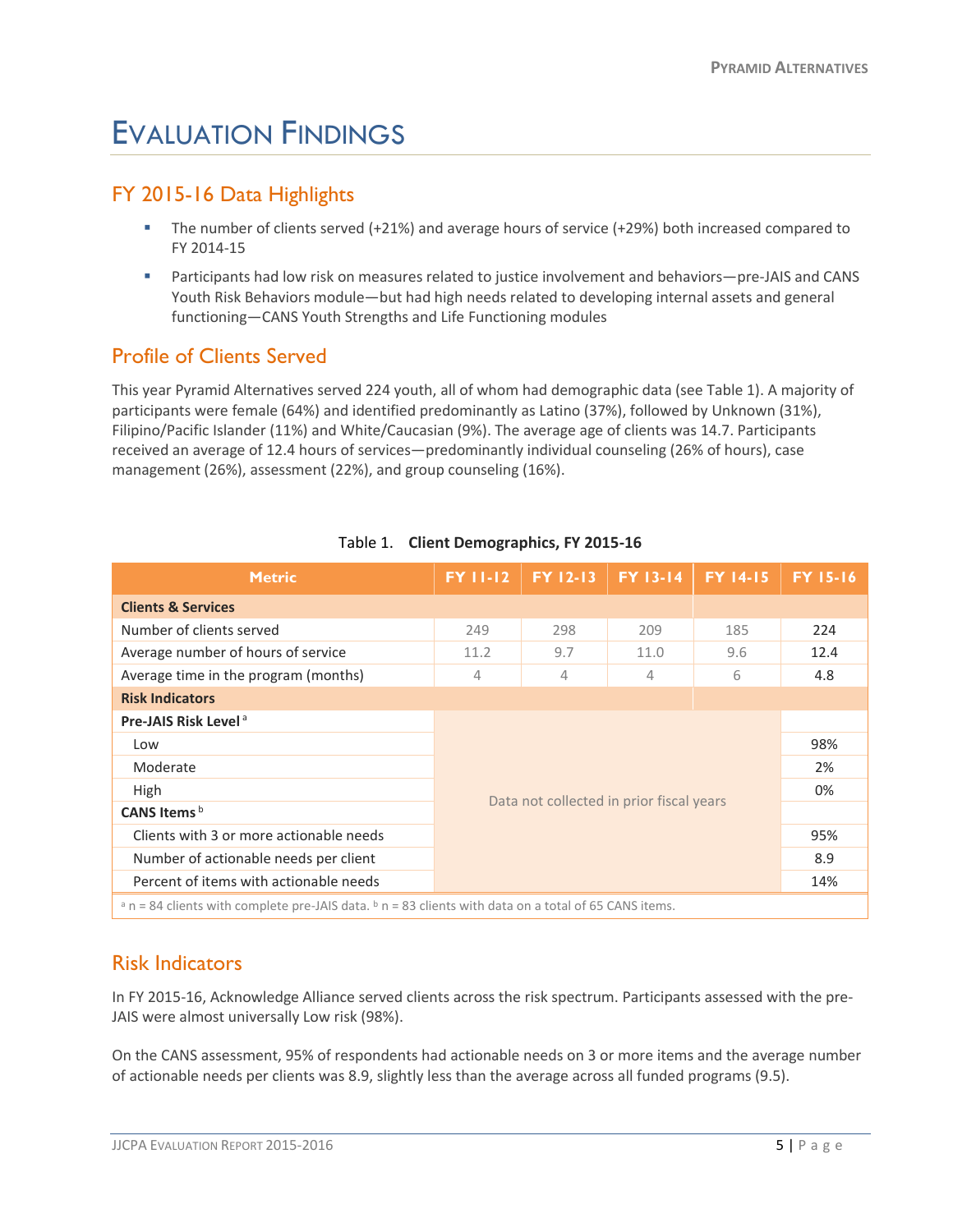

Figure 1. **Percent of clients with at Least 1 Moderate or Significant Need by CANS Module**

Note: n = 83 clients who completed a total of 65 CANS items.

Figure 1 presents the percentage of clients with at least one actionable need on each of the 7 CANS modules Pyramid administered. Almost all youth had at least one actionable need on the Youth Strengths module, and the rates were also high for the Life Functioning and Caregiver Strengths & Needs modules. Rates were relatively low, by contrast, on Youth Risk Behaviors.

These results suggest Pyramid is serving clients who have a lot of need areas—especially related to developing important internal (e.g., resilience, optimism), social (e.g., family strengths/support, relationship permanence) and community (e.g., community connection, educational setting) resources and supports—but these have not yet developed into serious risk behaviors or justice involvement.

## <span id="page-5-0"></span>Client Vignette

As a way to illustrate the effort of Pyramid's programs and the benefits to its participants, staff provided a summarized case history of one client served this year.

| <b>Name of focus client:</b> | Dominique                                                                                                                                                                                                                                                                                                                                                                                                                                                                                                                                                                                                       |
|------------------------------|-----------------------------------------------------------------------------------------------------------------------------------------------------------------------------------------------------------------------------------------------------------------------------------------------------------------------------------------------------------------------------------------------------------------------------------------------------------------------------------------------------------------------------------------------------------------------------------------------------------------|
| Age and sex of client:       | Client is currently a 12 y.o. female                                                                                                                                                                                                                                                                                                                                                                                                                                                                                                                                                                            |
| <b>Reason for referral:</b>  | Dominique was referred by teachers for odd behavior in the classroom<br>such as rolling on the floor during class. She was rarely on task,<br>distracted other students, and would bully/manipulate other students.<br>She had difficulties maintaining friendships. Upon assessment, the<br>therapist learned that Dominique engaged in self-harm behavior twice,<br>she has had minimal contact with her father, her mother has a severe<br>substance abuse issue, her sister and grandmother are her legal<br>guardians, her brother has fetal-alcohol syndrome, and they all live in<br>the mother's house. |